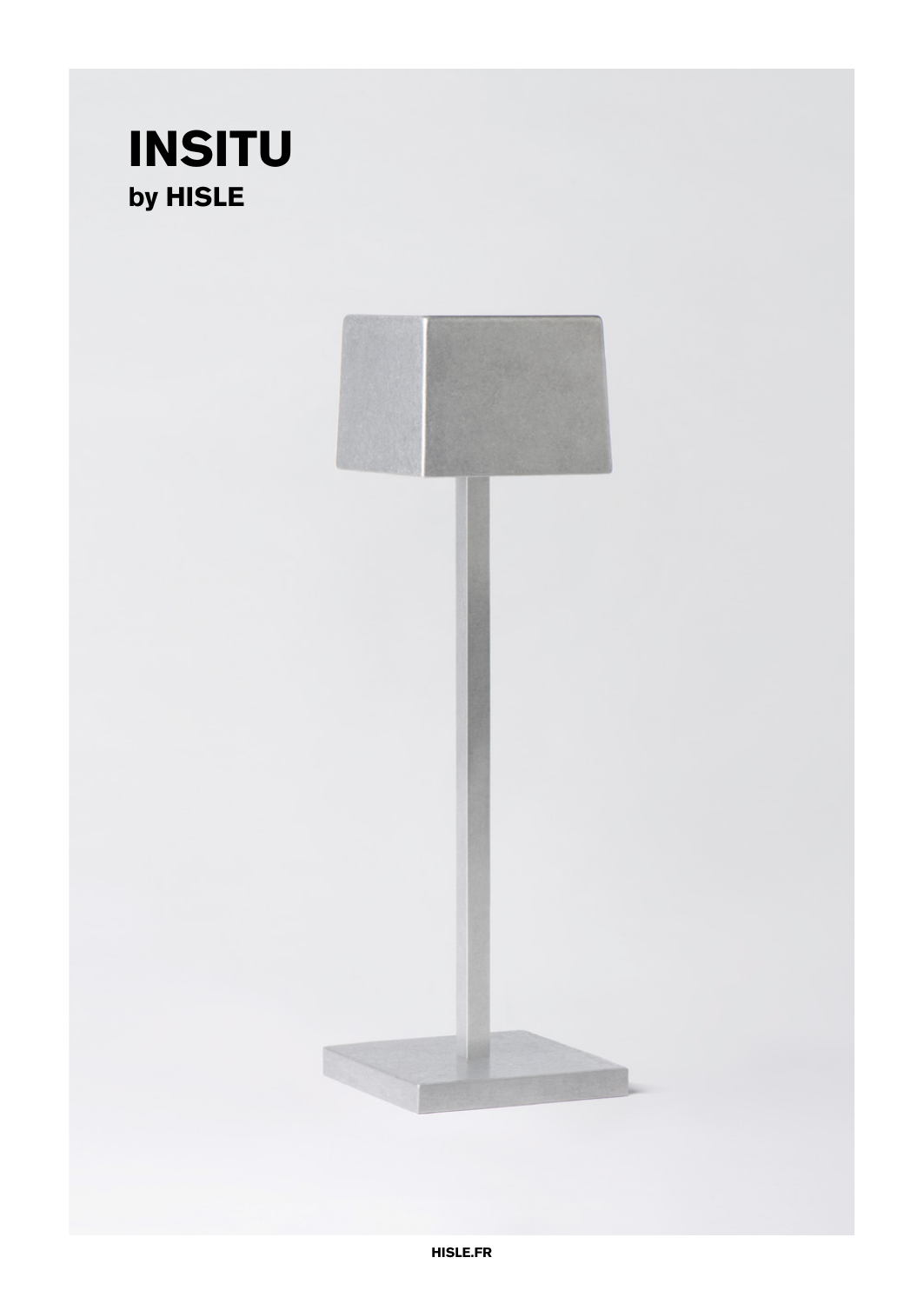# **INSITU LAMPE SANS FIL CORDLESS LAMP**

**La Insitu trouve naturellement sa place partout où on la pose. S'inscrivant comme une évidence au cœur du décor — coin salon, bar d'hôtel, table de bistrot –, elle révèle ce qui l'entoure jusqu'à se faire oublier.** 

## **Sa fonctionnalité et sa ligne disent tout de son minimalisme et de sa stabilité.**

The Insitu naturally finds its place, everywhere we place it. Being a self-evident central part of the decor – lounge area, hotel bar, restaurant's table – it blends in with its surroundings while illuminating them. Its functionality and line say everything about its minimalism and stability.





Lampe rechargeable avec interrupteur tactile. Disponible en 4 finitions. Livrée avec batterie standard (ou longue durée en option) Rechargeable lamp with tactile switch. 4 finishes available Supplied with standard battery (or long-life as an option)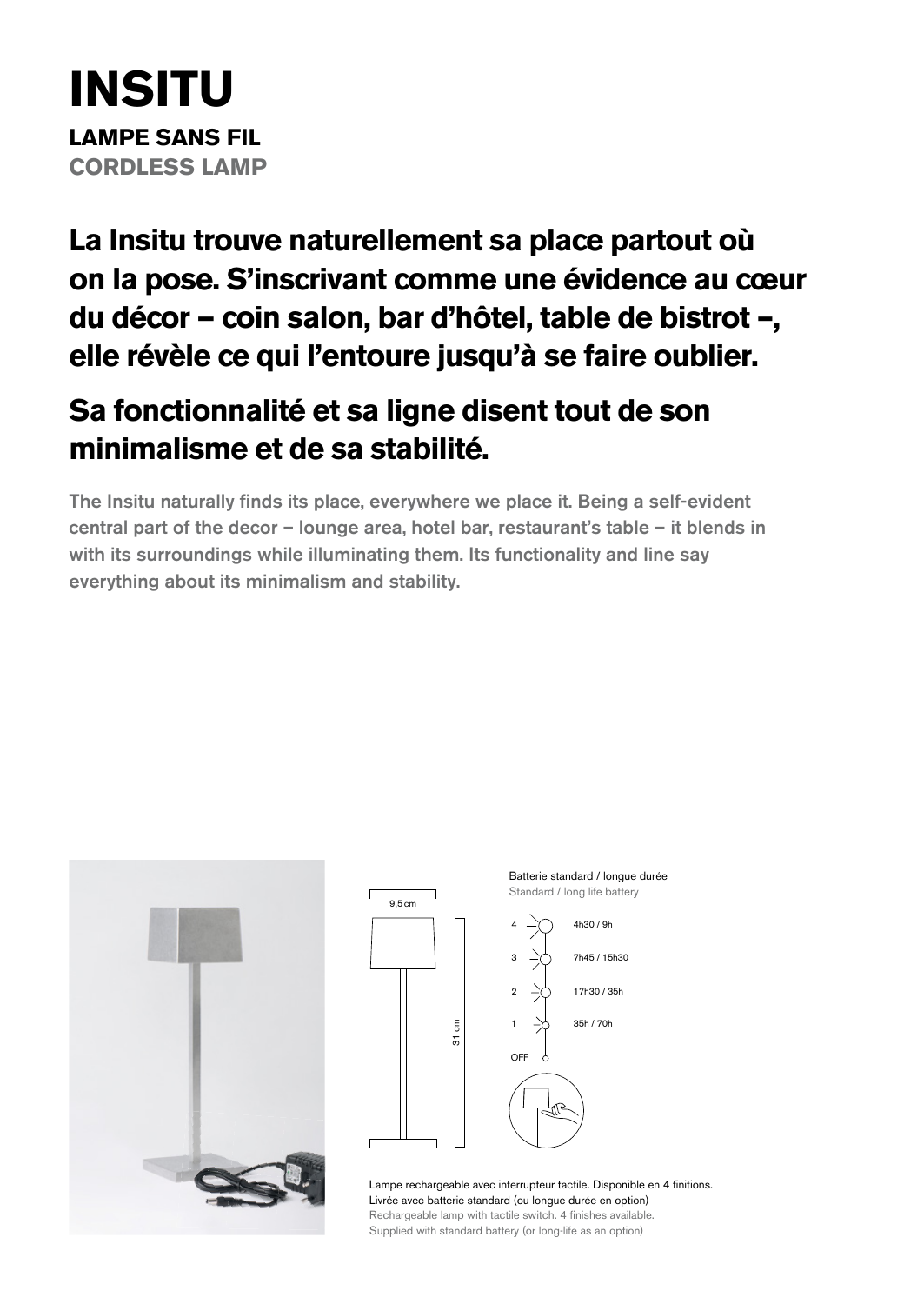



INSI-WA21B6 BLANC / WHITE



INSI-WA21K6 MOKA / MOKA



INSI-WA2100 ARGENT / SILVER

INSI-WA21N6 NOIR / BLACK